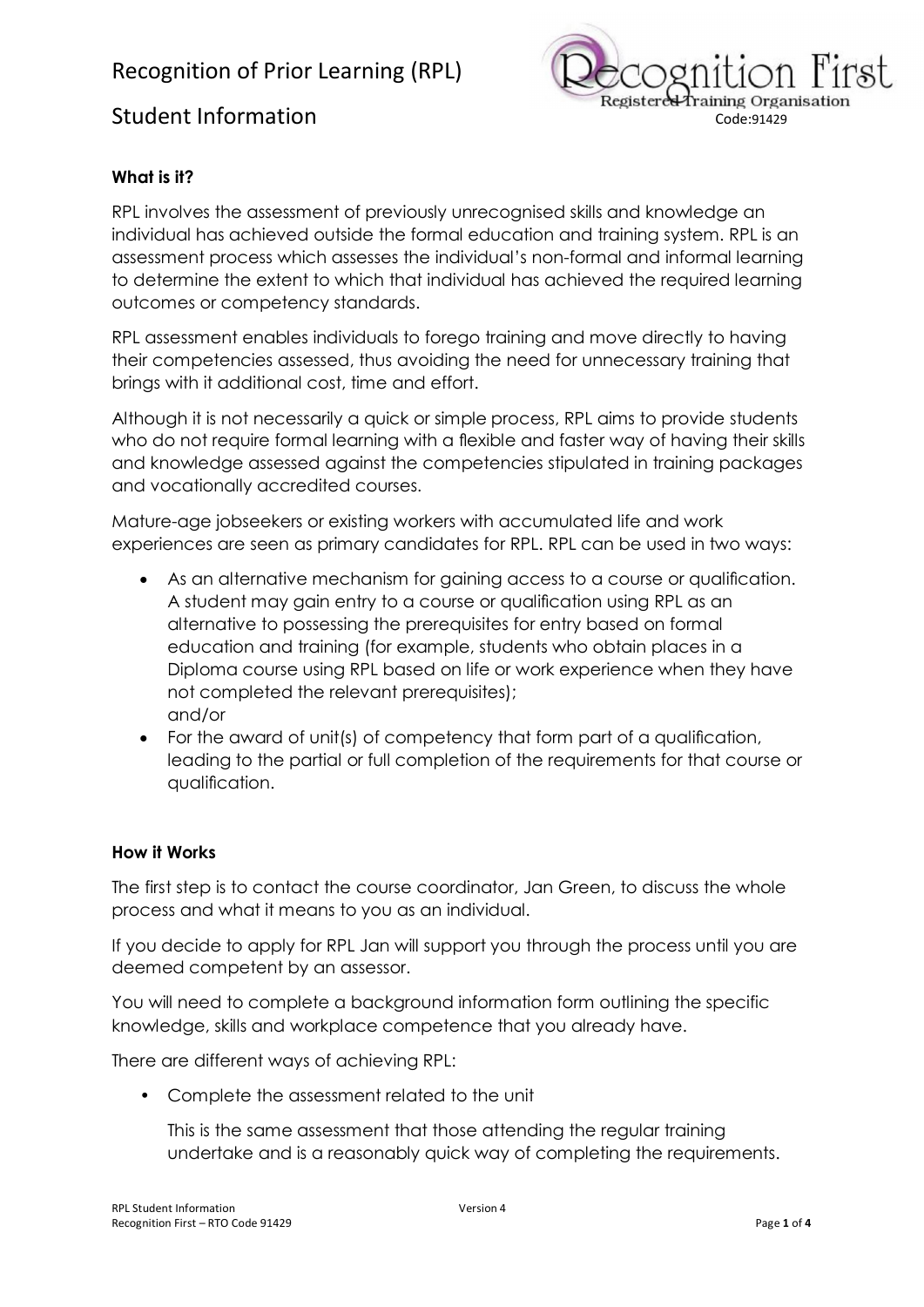# Recognition of Prior Learning (RPL)



Jan will show you a sample assessment so that you can make an informed decision about this method.

• Compile a portfolio of evidence

This could be the most time consuming method. There is matrix which helps to make it a holistic process, which Jan will show you. You may also be required to attend a gap interview with the assessor and provide contact information for a referee. Gap interviews are voice recorded for ease of transcription.

You will also be required provide access to an informed Third Party who can confirm level of your performance to demonstrate your skills and knowledge. You will be required to attend an interview with an assessor.

• Combination of the above

Most applicants take advantage of a mixture of the different methods of RPL assessment. You may choose to compile a portfolio of evidence of what you currently do. Following the assessment of this information you may then complete assessment tasks related to units or parts of units where gaps exist.

*With the RPL process it is the student's responsibility to provide the evidence to demonstrate competency.*

### **What is Evidence?**

Evidence is sufficient proof that demonstrates your competence in the Unit of Competency (UOC). It can include work reports, work samples, photographic evidence, testimonials, and documentation relating to courses attended, just to name a few. Evidence can also be obtained through oral or written questioning, assignments, observation and demonstration.

Please Note: You will be required to provide at least two examples of evidence to meet each element of each UOC. You will be given guidance about this by the course coordinator and/or assessor. This generally takes the form of evidence which confirms your knowledge and evidence that confirms your skills and associated work performance. This is very important in the Children's Services Sector especially as you must show you can "do the work" to be deemed competent.

Questions you should ask yourself when collecting evidence include:

- What experience have I gained that is relevant to the elements in the UOC?
- How can I prove that I have that experience?
- What evidence can I present?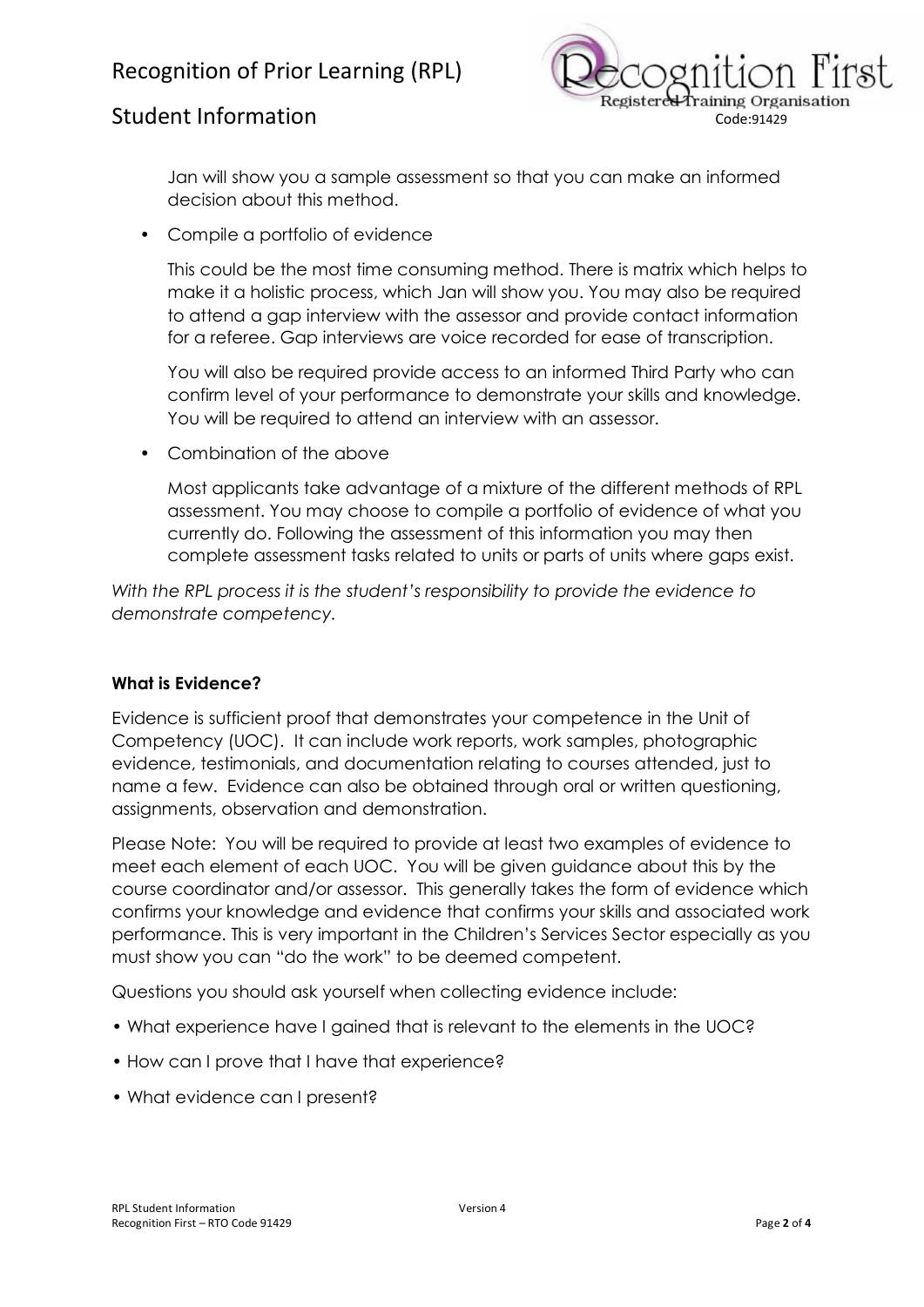

## **Rules of Evidence**

When collecting your evidence, you need to make sure that it meets the following "rules of evidence". The assessor will determine your competence based on these.

| Valid      | Evidence must relate to the competency standards specifically.<br>Evidence must include all four dimensions of competency and<br>reflect the appropriate workplace level.                                                 |
|------------|---------------------------------------------------------------------------------------------------------------------------------------------------------------------------------------------------------------------------|
| Authentic  | Evidence must be the students own work.                                                                                                                                                                                   |
| Consistent | Evidence must be demonstrated over a period of time suggesting<br>sustained performance.                                                                                                                                  |
| Sufficient | The student must provide enough evidence to show actual<br>competence. Two pieces of evidence is a minimum.                                                                                                               |
| Current    | Evidence must relate to the demonstration of recent<br>competence. Evidence is only allowed from within the last two<br>years, unless the student can also demonstrate that skills and<br>knowledge are still being used. |

## **What is the timeframe for RPL?**

RPL is not a quick fix and can take almost as long as completing the qualification through regular methodologies but remember you will not attend training and all your experience and built skills and knowledge will be recognised and valued. RPL is an assessment process and as such requires the same rigour in its approach if the outcomes are to be accepted and valued by industry.

### **What is the cost for RPL?**

The cost of RPL is full price of unit of competency. RPL is also available in some funded programs.

### **What to do if you have an appeal or grievance regarding the RPL process?**

Recognition First has policies and procedures in place for the management of grievances and appeals. Specific information regarding these can be found on the website: http://www.recognitionfirst.edu.au/images/Appeals\_Policy\_V5.pdf. This information is also available from the Course Coordinator.